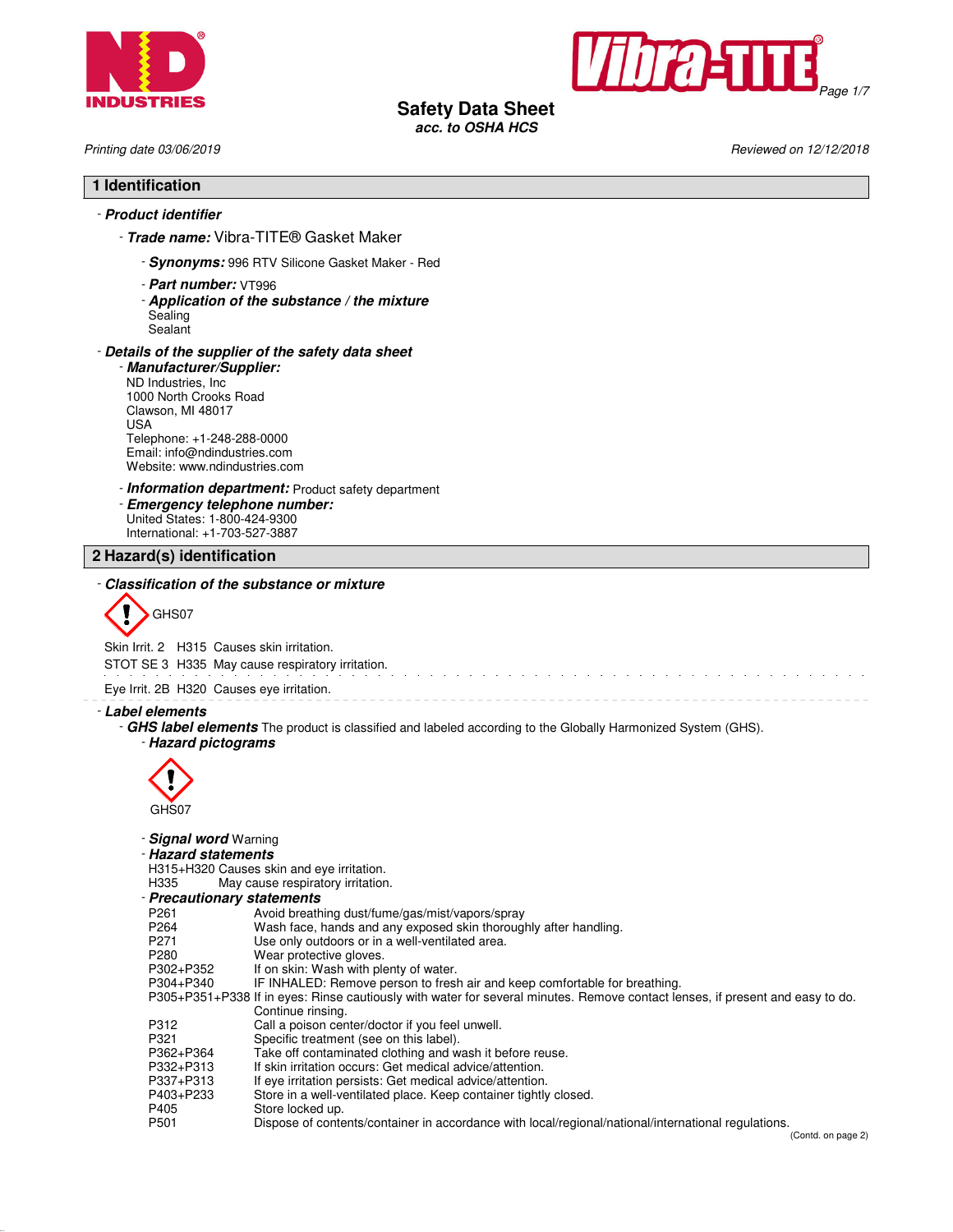Printing date 03/06/2019 Reviewed on 12/12/2018

#### **Trade name:** Vibra-TITE® Gasket Maker

(Contd. of page 1)

| - Classification system:     |
|------------------------------|
| - NFPA ratings (scale 0 - 4) |



# - **HMIS-ratings (scale 0 - 4)**



#### - **Other hazards**

#### - **Results of PBT and vPvB assessment**

- **PBT:** Not applicable.

- **vPvB:** Not applicable.

#### **3 Composition/information on ingredients**

#### - **Chemical characterization: Mixtures**

- **Description:** Mixture of the substances listed below with nonhazardous additions.

|                      | - Dangerous components:                                   |            |
|----------------------|-----------------------------------------------------------|------------|
| CAS: 4253-34-3       | methylsilanetriyl triacetate                              | $-4%$      |
|                      | Eye Irrit. 2B, H320                                       |            |
|                      | CAS: 17689-77-9 Ethyltriacetoxysilane                     | $-4%$      |
|                      | Skin Corr. 1C, H314; Eye Dam. 1, H318; Acute Tox. 4, H302 |            |
| CAS: 556-67-2        | octamethylcyclotetrasiloxane                              | $\leq 1\%$ |
|                      | Flam. Liq. 3, H226; Repr. 2, H361                         |            |
| CAS: 541-02-6        | 2,2,4,4,6,6,8,8,10,10-decamethylcyclopentasiloxane        | $\leq 1\%$ |
| 4 First-aid measures |                                                           |            |

# - **Description of first aid measures**

#### - **After inhalation:**

In case of unconsciousness place patient stably in side position for transportation.

Supply fresh air; consult doctor in case of complaints.

- **After skin contact:** Immediately wash with water and soap and rinse thoroughly.
- **After eye contact:** Rinse opened eye for several minutes under running water. If symptoms persist, consult a doctor.
- **After swallowing:** If symptoms persist consult doctor.
- **Information for doctor:**
	- **Most important symptoms and effects, both acute and delayed** No further relevant information available. - **Indication of any immediate medical attention and special treatment needed**
	- No further relevant information available.

# **5 Fire-fighting measures**

#### - **Extinguishing media**

#### - **Suitable extinguishing agents:**

CO2, extinguishing powder or water spray. Fight larger fires with water spray or alcohol resistant foam.

- CO2, sand, extinguishing powder. Do not use water.
- Use fire fighting measures that suit the environment.

- **For safety reasons unsuitable extinguishing agents:** Water

- **Special hazards arising from the substance or mixture** No further relevant information available.

#### - **Advice for firefighters**

- **Protective equipment:**

Wear self-contained respiratory protective device.

Wear fully protective suit.

**6 Accidental release measures**

# - **Personal precautions, protective equipment and emergency procedures**

Wear protective equipment. Keep unprotected persons away. Ensure adequate ventilation Wear protective clothing.

- **Environmental precautions:** Do not allow to enter sewers/ surface or ground water.

# - **Methods and material for containment and cleaning up:**

Ensure adequate ventilation. Do not flush with water or aqueous cleansing agents Dispose of the collected material according to regulations.

(Contd. on page 3)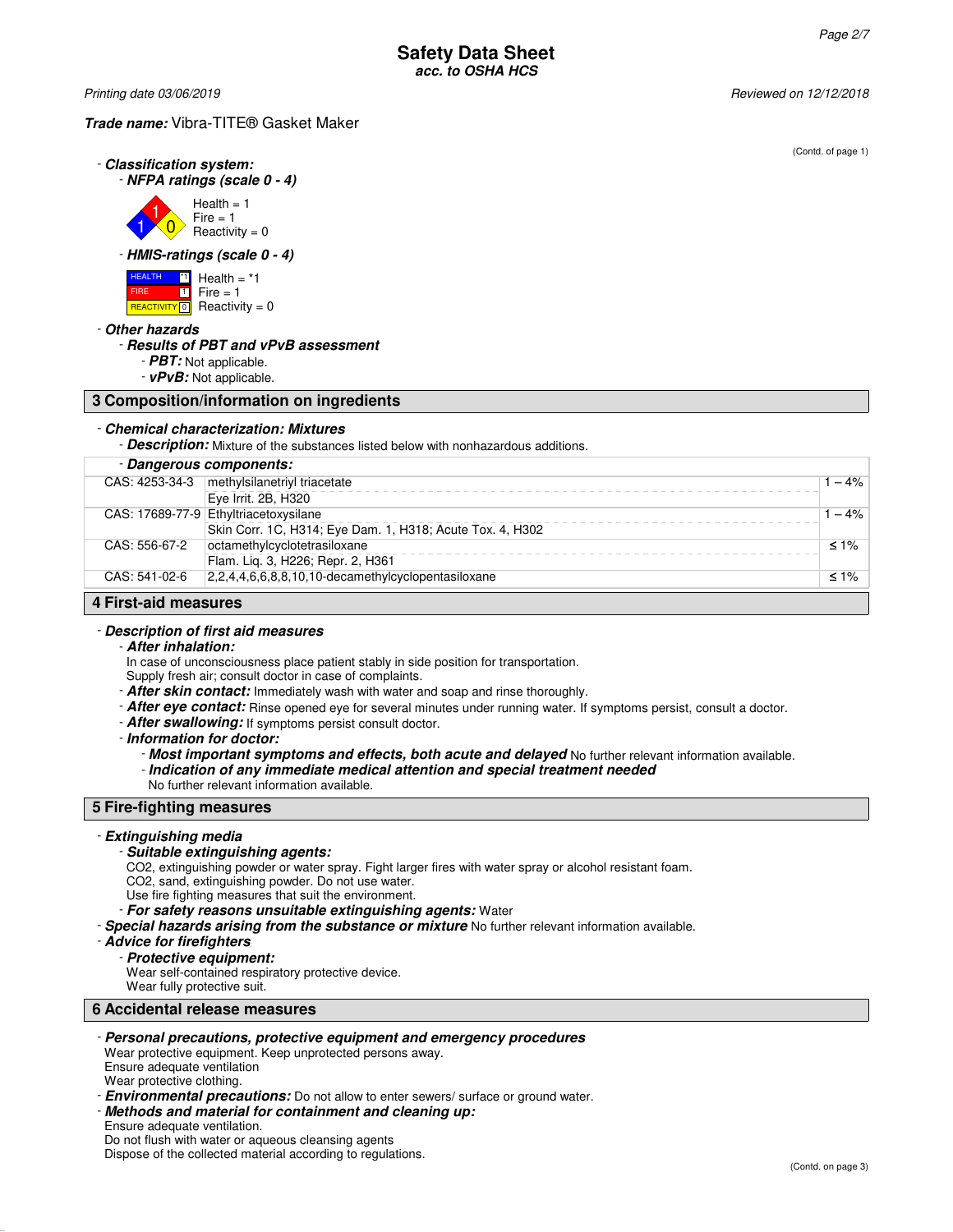Printing date 03/06/2019 Reviewed on 12/12/2018

# **Trade name:** Vibra-TITE® Gasket Maker

### - **Reference to other sections**

See Section 7 for information on safe handling. See Section 8 for information on personal protection equipment. See Section 13 for disposal information.

#### **7 Handling and storage**

#### - **Handling:**

#### - **Precautions for safe handling**

Ensure good ventilation/exhaustion at the workplace.

Prevent formation of aerosols.

- **Information about protection against explosions and fires:**

Keep ignition sources away - Do not smoke.

Protect against electrostatic charges.

# - **Conditions for safe storage, including any incompatibilities**

- **Storage:**

- **Requirements to be met by storerooms and receptacles:** No special requirements.
- **Information about storage in one common storage facility:** Not required.
- **Further information about storage conditions:** Keep receptacle tightly sealed.

- **Specific end use(s)** No further relevant information available.

# **8 Exposure controls/personal protection**

- **Additional information about design of technical systems:** No further data; see item 7.

#### - **Control parameters**

#### - **Components with limit values that require monitoring at the workplace:**

The following constituent is the only constituent of the product which has a PEL, TLV or other recommended exposure limit. At this time, the other constituents have no known exposure limits.

**CAS: 556-67-2 octamethylcyclotetrasiloxane**

# WEEL Long-term value: 10\* ppm

# \*OARS WEEL

- **Additional information:** The lists that were valid during the creation were used as basis.

#### - **Exposure controls**

#### - **Personal protective equipment:**

# - **General protective and hygienic measures:**

Keep away from foodstuffs, beverages and feed.

Immediately remove all soiled and contaminated clothing.

Wash hands before breaks and at the end of work.

Avoid contact with the eyes and skin.

#### - **Breathing equipment:**

In case of brief exposure or low pollution use respiratory filter device. In case of intensive or longer exposure use respiratory protective device that is independent of circulating air.

#### - **Protection of hands:**



The glove material has to be impermeable and resistant to the product/ the substance/ the preparation.

Selection of the glove material on consideration of the penetration times, rates of diffusion and the degradation

#### - **Material of gloves**

The selection of the suitable gloves does not only depend on the material, but also on further marks of quality and varies from manufacturer to manufacturer. As the product is a preparation of several substances, the resistance of the glove material can not be calculated in advance and has therefore to be checked prior to the application. Nitrile rubber, NBR

# - **Penetration time of glove material**

The exact break through time has to be found out by the manufacturer of the protective gloves and has to be observed.

- **Eye protection:**



Tightly sealed goggles

- **Body protection:** Protective work clothing

(Contd. of page 2)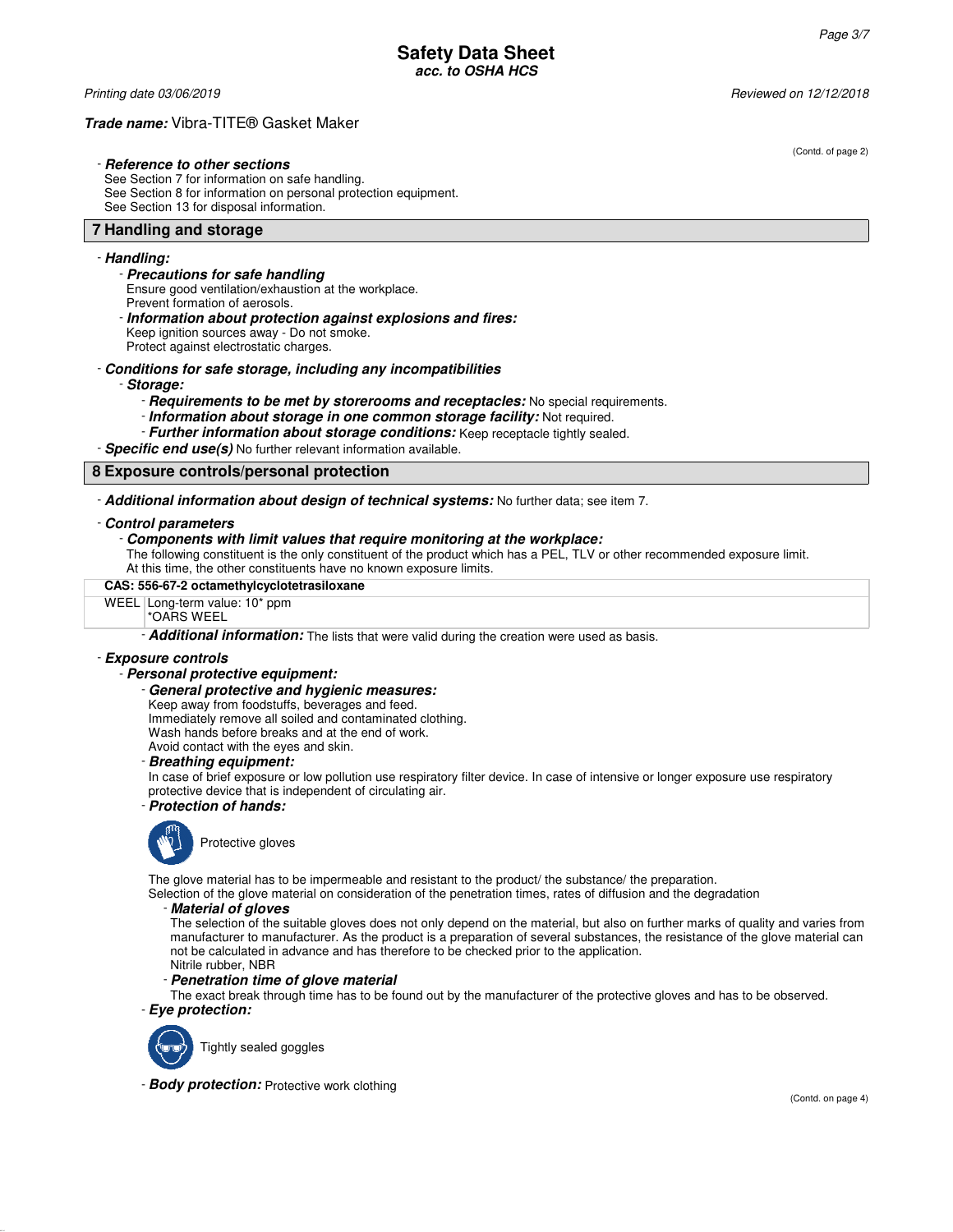(Contd. of page 3)

Printing date 03/06/2019 **Reviewed on 12/12/2018** Reviewed on 12/12/2018

**Trade name:** Vibra-TITE® Gasket Maker

| 9 Physical and chemical properties                                                                |                                               |  |
|---------------------------------------------------------------------------------------------------|-----------------------------------------------|--|
| - Information on basic physical and chemical properties<br>- General Information<br>- Appearance: |                                               |  |
| - Form:                                                                                           |                                               |  |
| - Color:                                                                                          | Pasty<br>Red                                  |  |
| - Odor:                                                                                           | Characteristic                                |  |
| - Odor threshold:                                                                                 | Not determined.                               |  |
| - pH-value at 20 $°C$ (68 $°F$ ):                                                                 | 8                                             |  |
| - Change in condition                                                                             |                                               |  |
| - Melting point/Melting range:                                                                    | Undetermined.                                 |  |
| - Boiling point/Boiling range:                                                                    | Undetermined.                                 |  |
| - Flash point:                                                                                    | $> 100 °C$ ( $> 212 °F$ )                     |  |
| - Flammability (solid, gaseous):                                                                  | Not applicable.                               |  |
| - Ignition temperature:                                                                           | $>370$ °C ( $>698$ °F)                        |  |
| - Decomposition temperature:                                                                      | Not determined.                               |  |
| - Auto igniting:                                                                                  | Product is not selfigniting.                  |  |
| - Danger of explosion:                                                                            | Product does not present an explosion hazard. |  |
| - Explosion limits:                                                                               |                                               |  |
| - Lower:                                                                                          | Not determined.                               |  |
| - Upper:                                                                                          | Not determined.                               |  |
| - Vapor pressure:                                                                                 | Not determined.                               |  |
| - Density at 20 $°C$ (68 $°F$ ):                                                                  | ~ 1.007 g/cm <sup>3</sup> (~ 8.40341 lbs/gal) |  |
| - Relative density                                                                                | Not determined.                               |  |
| - Vapor density                                                                                   | Not determined.                               |  |
| - Evaporation rate                                                                                | Not determined.                               |  |
| - Solubility in / Miscibility with                                                                |                                               |  |
| - Water:                                                                                          | Not miscible or difficult to mix.             |  |
| - Partition coefficient (n-octanol/water): Not determined.                                        |                                               |  |
| - Viscosity:                                                                                      |                                               |  |
| - Dynamic:                                                                                        | Not determined.                               |  |
| - Kinematic:                                                                                      | Not determined.                               |  |
| - Solvent content:                                                                                |                                               |  |
| VOC content:                                                                                      | 0.00%                                         |  |
|                                                                                                   | 0.0 g/l / 0.00 lb/gal                         |  |
| - Solids content:                                                                                 | 11.6%                                         |  |
| - Other information                                                                               | No further relevant information available.    |  |

- **Reactivity** No further relevant information available.

- **Chemical stability**

- **Thermal decomposition / conditions to be avoided:** No decomposition if used according to specifications.

- **Possibility of hazardous reactions** No dangerous reactions known.

- **Conditions to avoid** No further relevant information available.

- **Incompatible materials:** No further relevant information available.

- **Hazardous decomposition products:** No dangerous decomposition products known.

**11 Toxicological information**

- **Information on toxicological effects**

- **Acute toxicity:**

- **LD/LC50 values that are relevant for classification:**

**ATE (Acute Toxicity Estimate)**

Oral LD50 33,333 mg/kg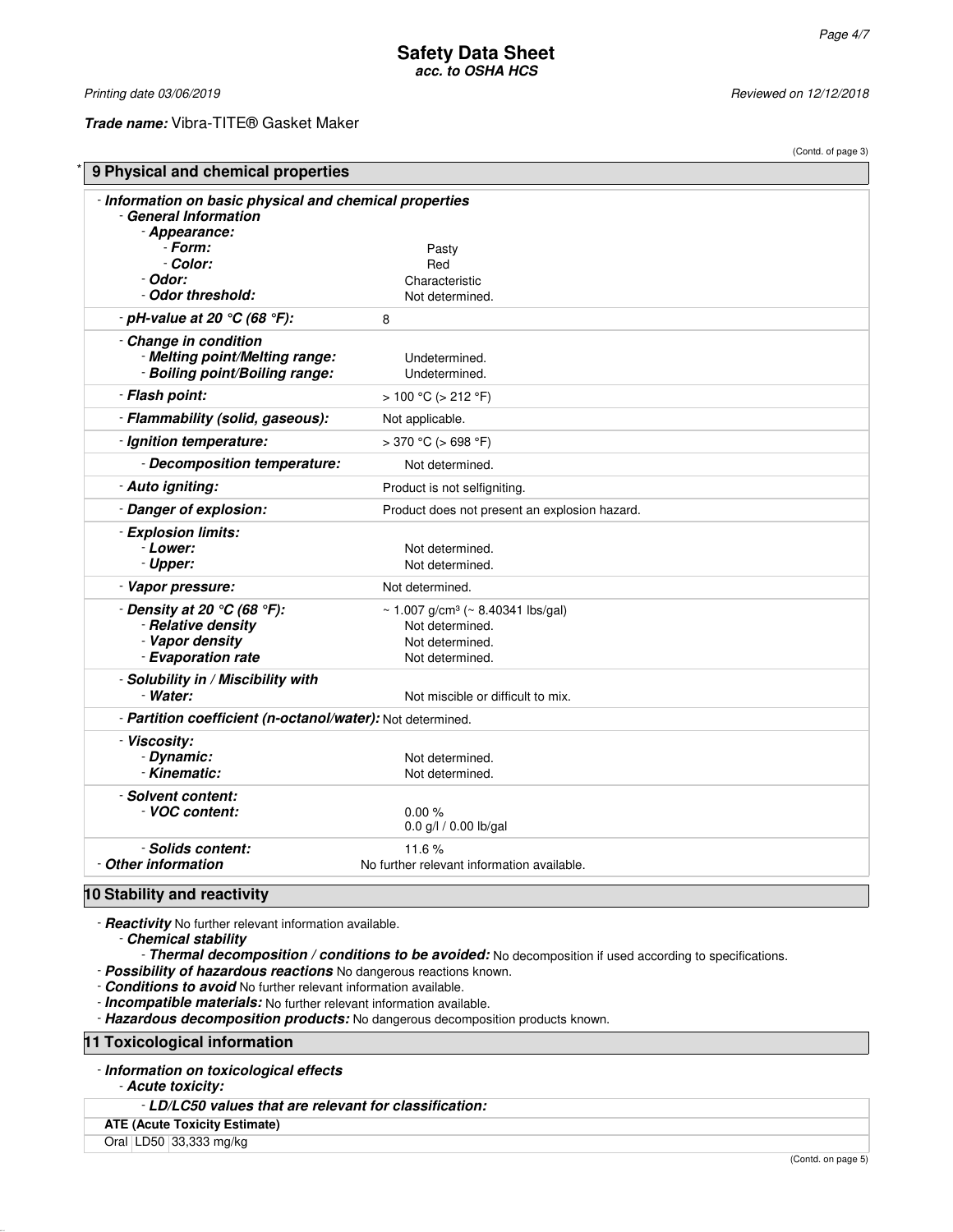Printing date 03/06/2019 **Reviewed on 12/12/2018** 

**Trade name:** Vibra-TITE® Gasket Maker

- **Transport in bulk according to Annex II of MARPOL73/78**

**and the IBC Code** Not applicable. - **UN "Model Regulation":** Not regulated

|                                                                                                                    | (Contd. of page 4)                                                                                                      |
|--------------------------------------------------------------------------------------------------------------------|-------------------------------------------------------------------------------------------------------------------------|
| CAS: 17689-77-9 Ethyltriacetoxysilane                                                                              |                                                                                                                         |
| Oral LD50 500 mg/kg (ATE)                                                                                          |                                                                                                                         |
| - Primary irritant effect:                                                                                         |                                                                                                                         |
| - on the skin: Irritant to skin and mucous membranes.<br>- on the eye: Irritating effect.                          |                                                                                                                         |
| - Sensitization: No sensitizing effects known.                                                                     |                                                                                                                         |
| - Additional toxicological information:                                                                            |                                                                                                                         |
| Irritant                                                                                                           | The product shows the following dangers according to internally approved calculation methods for preparations:          |
| - Carcinogenic categories                                                                                          |                                                                                                                         |
| - IARC (International Agency for Research on Cancer)                                                               |                                                                                                                         |
| None of the ingredients is listed.                                                                                 |                                                                                                                         |
| - NTP (National Toxicology Program)                                                                                |                                                                                                                         |
| None of the ingredients is listed.                                                                                 |                                                                                                                         |
|                                                                                                                    | - OSHA-Ca (Occupational Safety & Health Administration)                                                                 |
| None of the ingredients is listed.                                                                                 |                                                                                                                         |
| 12 Ecological information                                                                                          |                                                                                                                         |
| - Toxicity                                                                                                         |                                                                                                                         |
| - Aquatic toxicity: No further relevant information available.                                                     |                                                                                                                         |
| - Persistence and degradability No further relevant information available.<br>- Behavior in environmental systems: |                                                                                                                         |
| - Bioaccumulative potential No further relevant information available.                                             |                                                                                                                         |
| - Mobility in soil No further relevant information available.                                                      |                                                                                                                         |
| - Additional ecological information:                                                                               |                                                                                                                         |
| - General notes:                                                                                                   |                                                                                                                         |
| Water hazard class 1 (Self-assessment): slightly hazardous for water                                               | Do not allow undiluted product or large quantities of it to reach ground water, water course or sewage system.          |
| - Results of PBT and vPvB assessment                                                                               |                                                                                                                         |
| - PBT: Not applicable.                                                                                             |                                                                                                                         |
| - vPvB: Not applicable.                                                                                            |                                                                                                                         |
| - Other adverse effects No further relevant information available.                                                 |                                                                                                                         |
| 13 Disposal considerations                                                                                         |                                                                                                                         |
| - Waste treatment methods                                                                                          |                                                                                                                         |
|                                                                                                                    | - Recommendation: Must not be disposed of together with household garbage. Do not allow product to reach sewage system. |
| - Uncleaned packagings:                                                                                            |                                                                                                                         |
| - Recommendation: Disposal must be made according to official regulations.<br>14 Transport information             |                                                                                                                         |
|                                                                                                                    |                                                                                                                         |
| - UN-Number                                                                                                        |                                                                                                                         |
| - DOT, ADN, IMDG, IATA                                                                                             | not regulated                                                                                                           |
| - UN proper shipping name<br>- DOT, ADN, IMDG, IATA                                                                | not regulated                                                                                                           |
| - Transport hazard class(es)                                                                                       |                                                                                                                         |
| - DOT, ADN, IMDG, IATA                                                                                             |                                                                                                                         |
| - Class                                                                                                            | not regulated                                                                                                           |
| - Packing group                                                                                                    |                                                                                                                         |
| - DOT, IMDG, IATA                                                                                                  | not regulated                                                                                                           |
| - Environmental hazards:                                                                                           |                                                                                                                         |
| - Marine pollutant:                                                                                                | No                                                                                                                      |
| - Special precautions for user                                                                                     | Not applicable.                                                                                                         |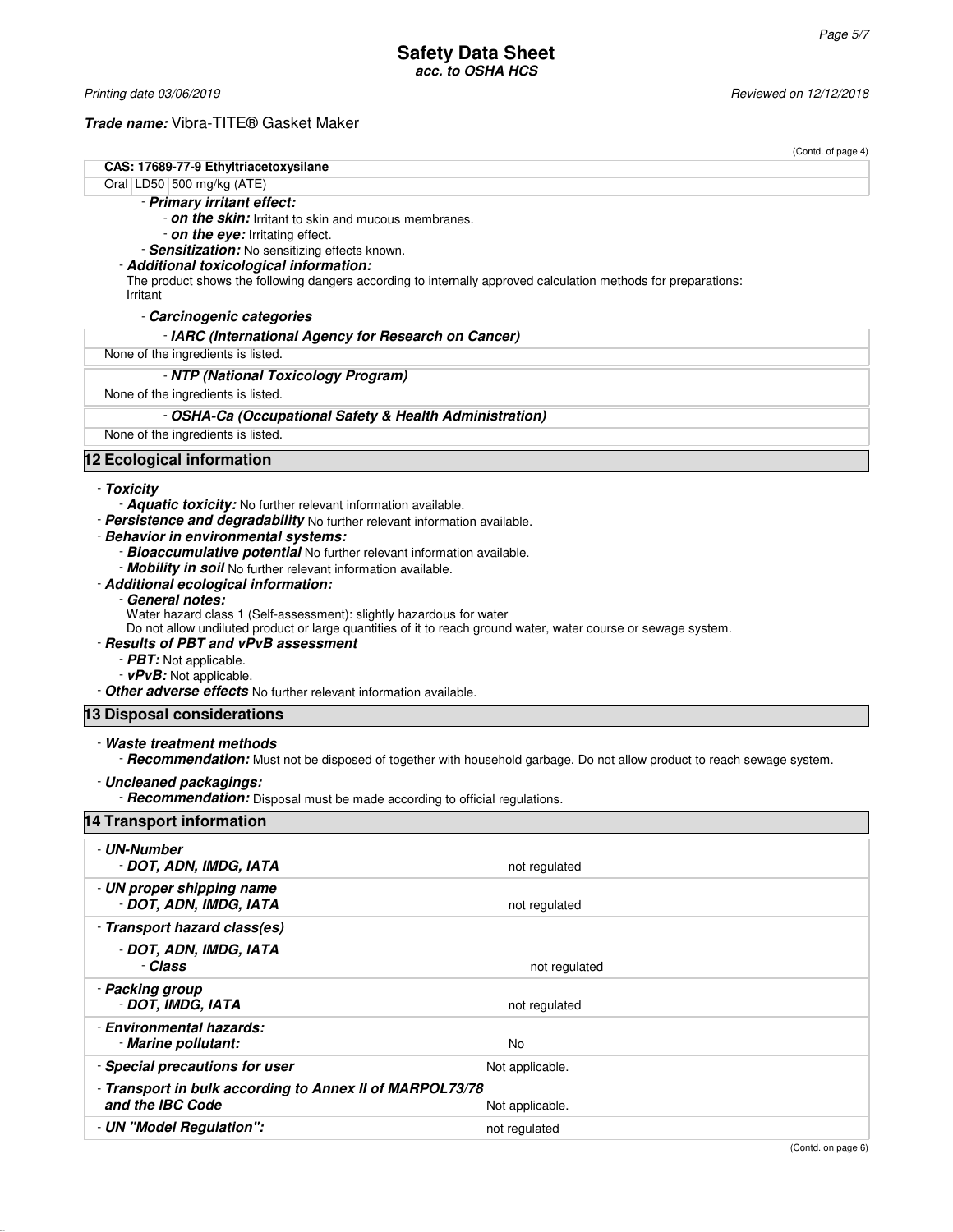Printing date 03/06/2019 **Reviewed on 12/12/2018** Reviewed on 12/12/2018

#### **Trade name:** Vibra-TITE® Gasket Maker

| 15 Regulatory information                                                                                                                                                                                                                                                                                                                                                                                                |    |
|--------------------------------------------------------------------------------------------------------------------------------------------------------------------------------------------------------------------------------------------------------------------------------------------------------------------------------------------------------------------------------------------------------------------------|----|
| - Safety, health and environmental regulations/legislation specific for the substance or mixture<br>- Sara                                                                                                                                                                                                                                                                                                               |    |
| - Section 355 (extremely hazardous substances):                                                                                                                                                                                                                                                                                                                                                                          |    |
| None of the ingredients is listed.                                                                                                                                                                                                                                                                                                                                                                                       |    |
| - Section 313 (Specific toxic chemical listings):                                                                                                                                                                                                                                                                                                                                                                        |    |
| None of the ingredients is listed.                                                                                                                                                                                                                                                                                                                                                                                       |    |
| - TSCA (Toxic Substances Control Act):                                                                                                                                                                                                                                                                                                                                                                                   |    |
| Dimethyl Siloxane                                                                                                                                                                                                                                                                                                                                                                                                        |    |
| Polydimethylsiloxane, trimethyl terminated                                                                                                                                                                                                                                                                                                                                                                               |    |
| methylsilanetriyl triacetate                                                                                                                                                                                                                                                                                                                                                                                             |    |
| Ethyltriacetoxysilane                                                                                                                                                                                                                                                                                                                                                                                                    |    |
| Iron oxide                                                                                                                                                                                                                                                                                                                                                                                                               |    |
| octamethylcyclotetrasiloxane                                                                                                                                                                                                                                                                                                                                                                                             |    |
| 2,2,4,4,6,6,8,8,10,10-decamethylcyclopentasiloxane                                                                                                                                                                                                                                                                                                                                                                       |    |
| dibutyltin di(acetate)                                                                                                                                                                                                                                                                                                                                                                                                   |    |
| - Hazardous Air Pollutants                                                                                                                                                                                                                                                                                                                                                                                               |    |
| None of the ingredients is listed.                                                                                                                                                                                                                                                                                                                                                                                       |    |
| - Proposition 65                                                                                                                                                                                                                                                                                                                                                                                                         |    |
| - Chemicals known to cause cancer:                                                                                                                                                                                                                                                                                                                                                                                       |    |
| None of the ingredients is listed.                                                                                                                                                                                                                                                                                                                                                                                       |    |
| - Chemicals known to cause reproductive toxicity for females:                                                                                                                                                                                                                                                                                                                                                            |    |
| None of the ingredients is listed.                                                                                                                                                                                                                                                                                                                                                                                       |    |
| - Chemicals known to cause reproductive toxicity for males:                                                                                                                                                                                                                                                                                                                                                              |    |
| None of the ingredients is listed.                                                                                                                                                                                                                                                                                                                                                                                       |    |
| - Chemicals known to cause developmental toxicity:                                                                                                                                                                                                                                                                                                                                                                       |    |
| None of the ingredients is listed.                                                                                                                                                                                                                                                                                                                                                                                       |    |
| - Carcinogenic categories                                                                                                                                                                                                                                                                                                                                                                                                |    |
| - EPA (Environmental Protection Agency)                                                                                                                                                                                                                                                                                                                                                                                  |    |
| None of the ingredients is listed.                                                                                                                                                                                                                                                                                                                                                                                       |    |
| - TLV (Threshold Limit Value established by ACGIH)                                                                                                                                                                                                                                                                                                                                                                       |    |
| CAS: 1067-33-0 dibutyltin di(acetate)                                                                                                                                                                                                                                                                                                                                                                                    | A4 |
| - NIOSH-Ca (National Institute for Occupational Safety and Health)                                                                                                                                                                                                                                                                                                                                                       |    |
| None of the ingredients is listed.                                                                                                                                                                                                                                                                                                                                                                                       |    |
| - Chemical safety assessment: A Chemical Safety Assessment has not been carried out.                                                                                                                                                                                                                                                                                                                                     |    |
| 16 Other information                                                                                                                                                                                                                                                                                                                                                                                                     |    |
| This information is based on our present knowledge. However, this shall not constitute a guarantee for any specific product features and<br>shall not establish a legally valid contractual relationship.                                                                                                                                                                                                                |    |
| - Department issuing SDS: ND Industries, Inc. - Safety, Health and Environmental Affaires<br>- <b>Contact:</b> Safety, Health and Environmental Affaires<br>- Date of preparation / last revision 03/06/2019 / 19<br>- Abbreviations and acronyms:<br>ADR: Accord européen sur le transport des marchandises dangereuses par Route (European Agreement concerning the International Carriage of Dangerous Goods by Road) |    |

ADR: Accord européen sur le transport des marchandises dangereuses par Route (European Agreement concerning the International Carriage of Dangerous Goods by Road)<br>IMDG: International Maritime Code for Dangerous Goods<br>DOT:

EINECS: European Inventory of Existing Commercial Chemical Substances<br>ELINCS: European List of Notified Chemical Substances<br>CAS: Chemical Abstracts Service (division of the American Chemical Society)<br>NFPA: National Fire Pr

PBT: Persistent, Bioaccumulative and Toxic<br>vPvB: very Persistent and very Bioaccumulative<br>NIOSH: National Institute for Occupational Safety<br>OSHA: Occupational Safety & Health<br>TLV: Threshold Limit Value<br>PEL: Permissible Exp